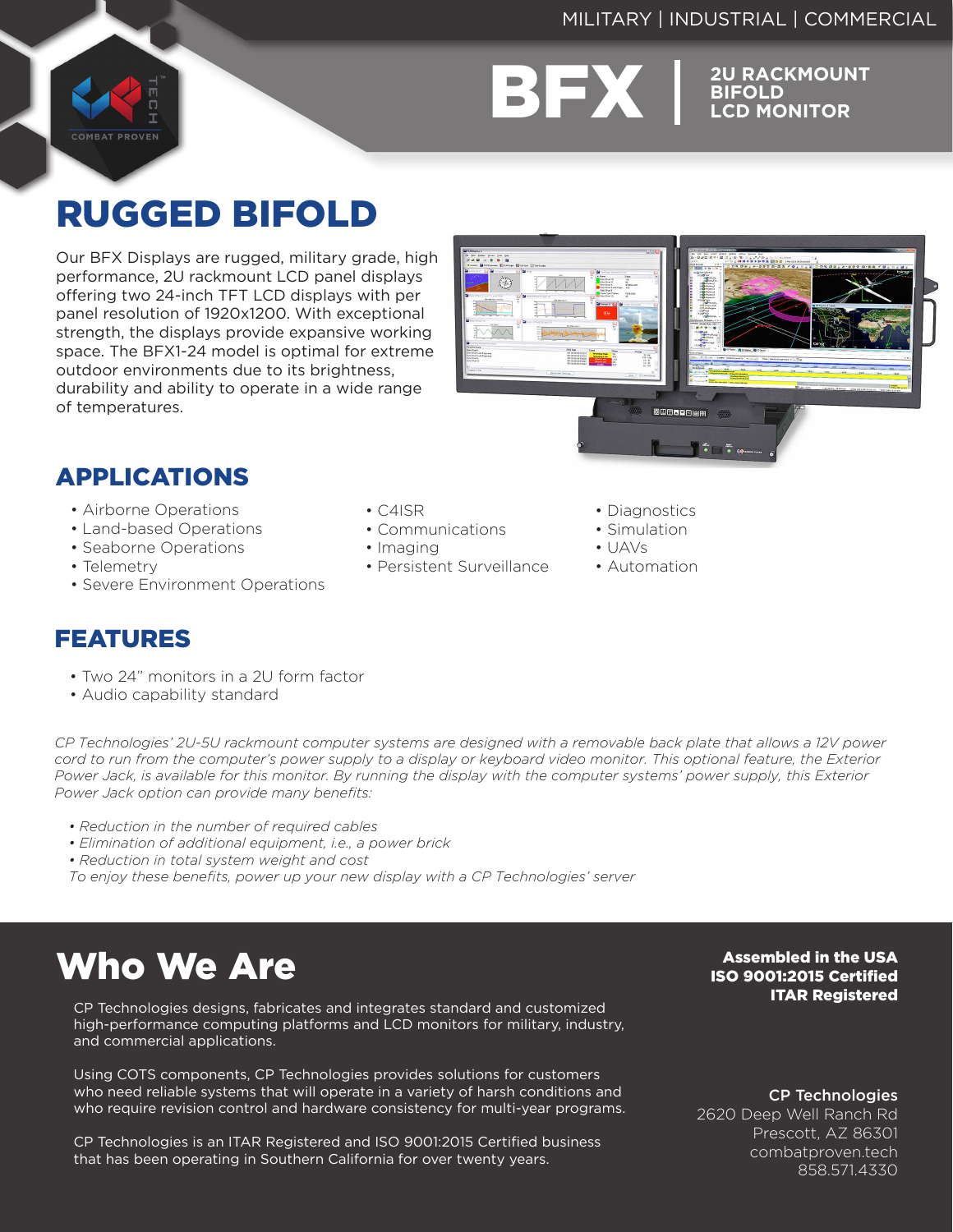

# TECH SPECS

### BFX ENCLOSURE DETAILS

| <b>CONSTRUCTION</b>              | High-strength 5052-H32 aircraft-grade aluminum. 0.38" solid milled front panel<br>Stainless self-locking hardware throughout                                                                                 |
|----------------------------------|--------------------------------------------------------------------------------------------------------------------------------------------------------------------------------------------------------------|
| <b>POWDERCOATING</b>             | Black per MIL-PRF-24712, Type IV, Class 3<br>Cardinal C214- BK110 polvester semi-gloss, fine texture                                                                                                         |
| <b>PLATING</b>                   | Chem-Film per MIL-C-5541F, Class 1A                                                                                                                                                                          |
| <b>SLIDES</b>                    | Solid Bearing Slides (Friction Slides)<br>Lock-out button. Stainless self-locking hardware throughout<br>Includes Extension Bracket (0 to 6.5" extension)<br>Includes Extension Bracket (3 to 11" extension) |
| <b>SUPPORT AND STABILIZATION</b> | Gas strut assisted opening and lock down.                                                                                                                                                                    |

### BFX PANEL DETAILS

|                               | <b>BFX1-24</b>                              |
|-------------------------------|---------------------------------------------|
| <b>SCREEN DIAGONAL</b>        | 24"                                         |
| <b>OPERATING/STORAGE TEMP</b> | 0°C to 50°C / -25°C to 60°C                 |
| <b>CONTRAST RATIO</b>         | 1000:1                                      |
| <b>VIEWING ANGLE</b>          | 178° L/R, 178° U/D                          |
| <b>RESPONSE TIME</b>          | 14ms                                        |
| <b>NATIVE RESOLUTION</b>      | 1920x1200                                   |
| <b>BRIGHTNESS</b>             | 300 cd/m2                                   |
| <b>BACKLIGHT</b>              | LED, edge-lit                               |
| <b>COLORS</b>                 | 16.7M                                       |
| <b>POWER INPUT</b>            | AC input 85 to 264VAC,<br>1275/704 28VDC    |
| <b>POWER DISSIPATION</b>      | 100 Watts                                   |
| <b>EXTERIOR POWER JACK</b>    | Yes                                         |
| <b>AUDIO</b>                  | Yes, includes (2x) water-resistant speakers |